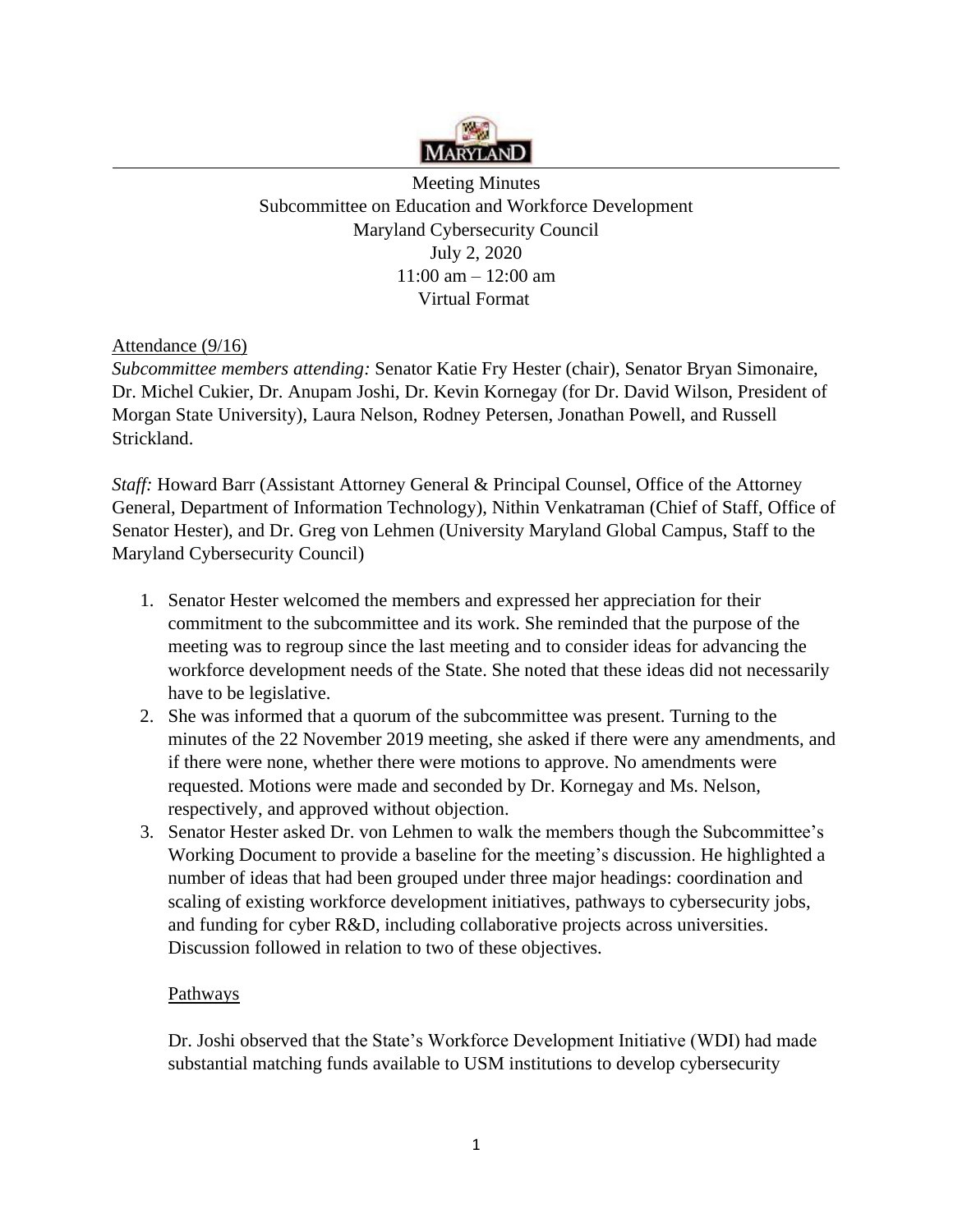programs. What was needed was a clearer articulation of the pathways from high schools into those programs.

Dr. Kornegay mentioned two pathways, namely high school Career and Technical Education (CTE) tracks in computer science and cybersecurity and the youth apprenticeships programs in some school districts. He thought that apprenticeships do a good job of preparing students for practical jobs in the short term, although he asked whether workers who had been apprentices were able to develop as jobs changed. Moreover, he indicated that some universities were finding that CTE students needed more math in order to be successful and that to make CTE a successful pathway, this experience should be considered.

To pursue Dr. Kornegay's questions, the subcommittee asked Dr. von Lehmen to see if MSDE could provide aggregate data on its CTE students and their success both in meeting university admission requirements in computer science and cybersecurity and their persistence in those programs.

Ms. Nelson observed that a major pipeline-related issue has been the absence of K12 curricular guidelines for cybersecurity in particular. She noted that the Cyber Center for Education and Innovation at the National Cryptologic Museum Foundation had developed a version of such guidelines that were in the pilot phase. Senator Hester asked if she could provide those to Dr. von Lehmen for circulation to the subcommittee.

## Scaling existing efforts

Referencing the Subcommittee Working Document, Senator Hester asked if it were possible for schools to achieve scale in offering courses in courses in computer science and cybersecurity. This would entail several schools potentially leveraging courses taught in real time by teachers at other schools via some appropriate remote teaching/learning technology. This could help address the shortage of teachers in these areas.

A question was asked whether the State's Cybersecurity Scholarship for Service students could help meet the teacher shortage in a critical area by teaching. Senator Simonaire, the sponsor of the bill establishing the program, noted that under the law teaching in a publicschool setting can be used as service.

Rodney Peterson commended the State for the program, noting that it is a welcome parallel effort to the federal scholarship-for-service program. While these graduates may have substantive knowledge, he raised the question whether they would have the necessary teaching credentials in order to be eligible for a high-school level teaching position. This has been an obstacle in other states.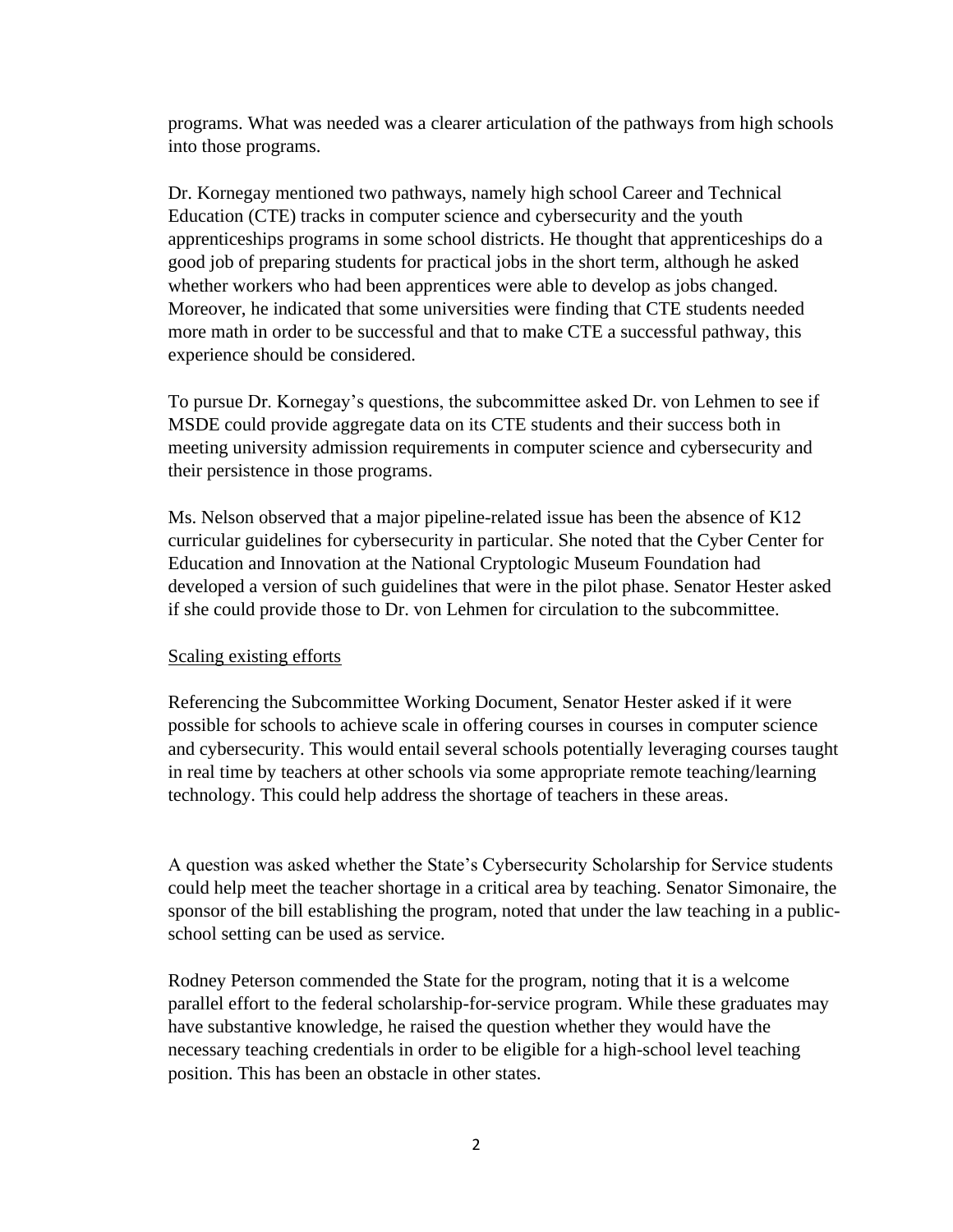Dr. Kornegay mentioned that teacher training programs for retirees might be a way to supplement the cadre of teachers who can teach computer science and cybersecurity. He also noted that Morgan State University offers a program that allows high school teachers to come in for the summer to train and learn more about cybersecurity. He asked whether this could be made a model across higher education in the State.

4. Senator Hester then asked her Chief of Staff, Nithin Venkatraman, to review the bills on the agenda from the last session for comments that might be incorporated for the 2021 Session.

SB 724 (Maryland IT Hiring Act). The bill references the NICE National Cybersecurity Workforce Framework as a standard for cyber-related position descriptions. Mr. Peterson had offered a few changes to the text of the bill in order to reference 'competencies'. He noted that the NICE National Cybersecurity Workforce Framework in its next version will again include competencies. He also mentioned that there is a similar framework for IT jobs in general and would share it with the members.

Dr. Joshi noted that the Greater Washington Partnership's credentialing program was defining its own KSAs for cybersecurity related jobs and that USM schools participating in the program had to map their curricula to those KSAs. He indicated that he would share the website with the subcommittee and suggested that the subcommittee review them.

Mr. Peterson mentioned that the NICE Framework was the standard for the federal government by law and that DoD contractors are required to align with it as well. He pointed out that he has met with successive directors of the Greater Washington Partnership's efforts in this area to familiarize them with the work that NICE has already achieved.

SB 895 (Maryland Tech Internship Program). The objective of the bill is to incentivize State agencies to take on interns by funding internships out of the general fund instead of agency budgets. Given the funds involved, it was thought this change might be achievable in the next session.

SB 1049 (Cybersecurity Talent Pipeline Management Program). The bill would fund an effort to lead a Talent Pipeline Management Program on the model of the US Chamber of Commerce. For context, Senator Hester pointed out that members of the subcommittee had met with members of the US Chamber Foundation and the Kentucky Chamber of Commerce (an implementer of the model). Senator Hester observed that funding for new programs would be difficult and asked whether funds could be diverted from other programs to support the effort.

Senator Simonaire asked what higher education is doing with corporations to inform its